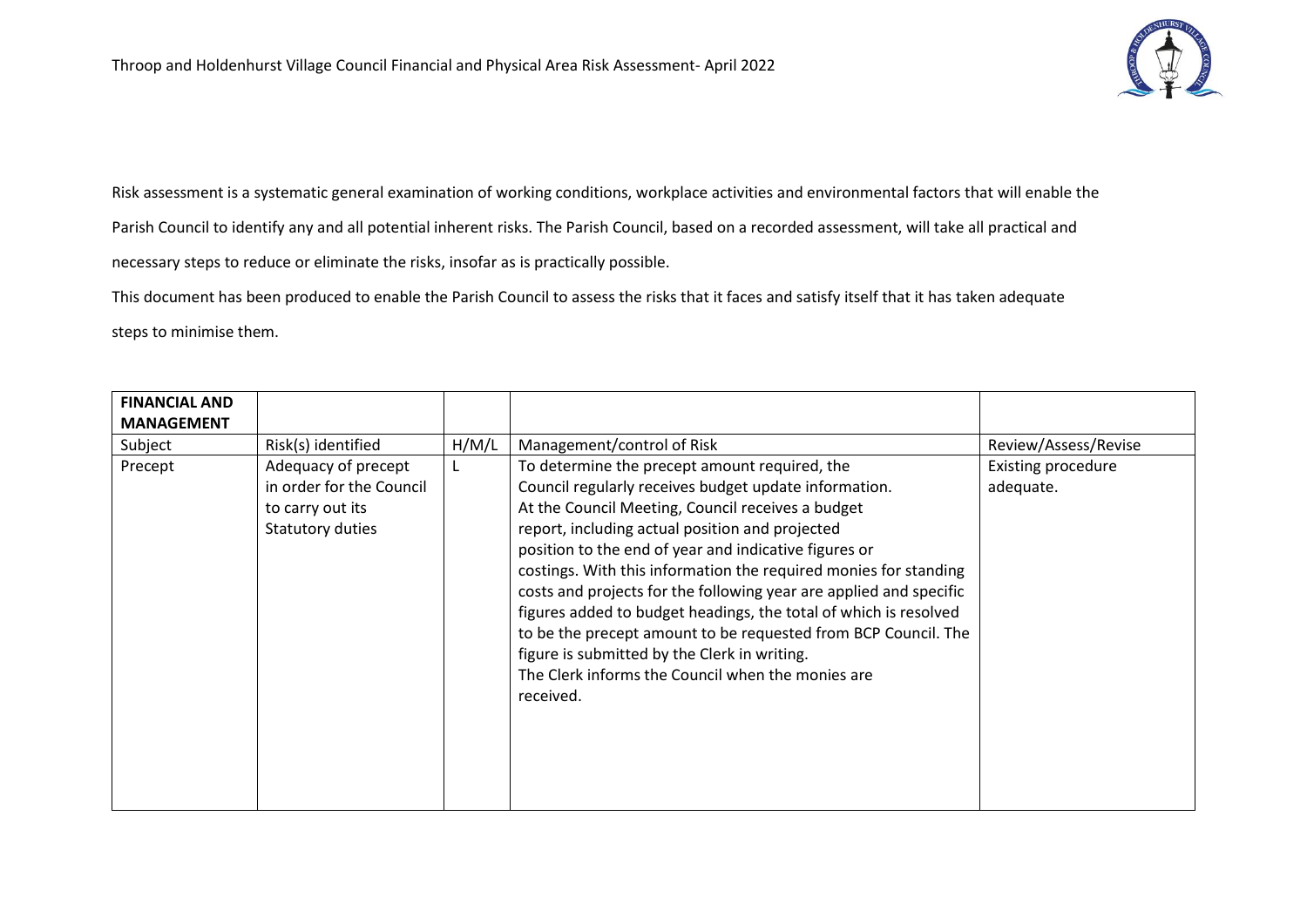

| Financial<br>Records                | Inadequate records<br><b>Financial irregularities</b>       | L            | The Council has Financial Regulations which sets out<br>the requirements                                                                                                                                                                                                                | <b>Existing procedure</b><br>adequate<br><b>Review the Financial</b><br>regulations when necessary |
|-------------------------------------|-------------------------------------------------------------|--------------|-----------------------------------------------------------------------------------------------------------------------------------------------------------------------------------------------------------------------------------------------------------------------------------------|----------------------------------------------------------------------------------------------------|
| <b>Bank and banking</b>             | Inadequate checks<br><b>Banks mistakes</b>                  | $\mathsf{L}$ | Quarterly Bank Reconciliation and Financial Regulations                                                                                                                                                                                                                                 | <b>Existing procedure</b><br>adequate                                                              |
| Reporting and<br>auditing           | Information<br>communication                                | L            | Financial information is a regular agenda item<br>(Finance Report) and discussed/reviewed and<br>approved at each meeting.                                                                                                                                                              | <b>Existing procedures</b><br>adequate                                                             |
| <b>Best value</b><br>accountability | Work awarded<br>Incorrectly.<br>Overspend on services       | L<br>L       | The Council has Financial Regulations which set out<br>requirements and procedures for both regular<br>revenue payments and capital items.                                                                                                                                              | <b>Existing procedure</b><br>adequate.<br>Include when reviewing<br>Financial regulations.         |
| Salaries and<br>assoc. costs        | Salary paid incorrectly.<br>Unpaid Tax to Inland<br>Revenue | L.           | The Council has Financial Regulations which set out<br>requirements and procedures                                                                                                                                                                                                      | <b>Existing procedures</b><br>adequate                                                             |
| <b>VAT</b>                          | Reclaiming/charging                                         | L            | The Council has Financial Regulations which set out<br>the requirements                                                                                                                                                                                                                 | <b>Existing procedures</b><br>adequate                                                             |
| <b>Annual Return</b>                | Submit within time<br>limits                                | L            | The Annual Return is completed and submitted<br>online with the prescribed time frame by the Clerk.<br>Annual Return completed and signed by the Council,<br>submitted to internal auditor for completion and<br>signing then checked and sent to External Auditor<br>within time frame | <b>Existing procedures</b><br>adequate.                                                            |
| Legal Powers                        | Illegal activity or<br>payments                             | L            | All activity and payments within the powers of the<br>Parish Council to be resolved at full Council Meetings.<br>The reference to the power used under the<br>Finance Regulations are commented on in the Clerks<br>reconciliation report.                                              | <b>Existing procedures</b><br>adequate.                                                            |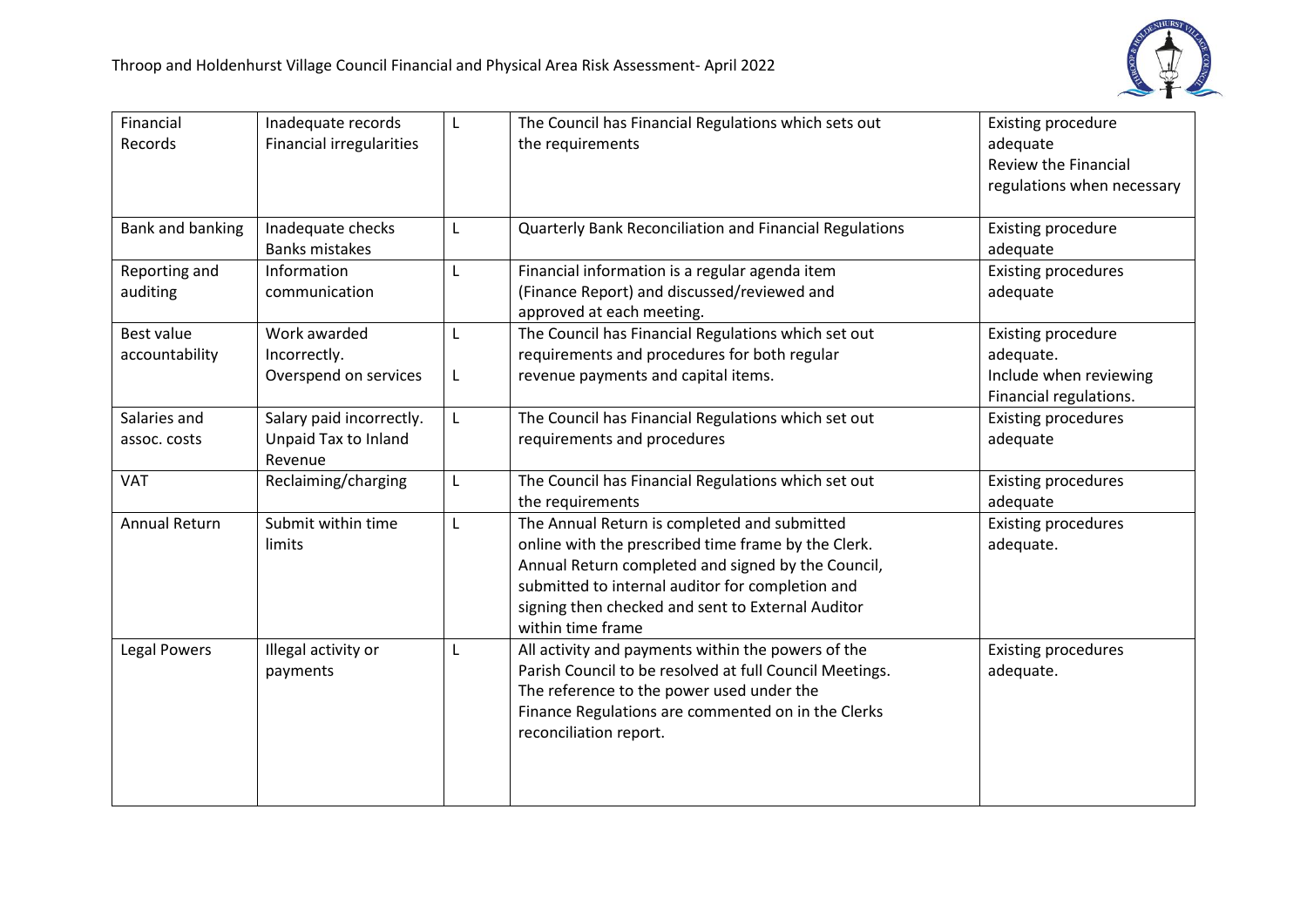

| Minutes/agendas/         | Accuracy and legality        | L            | Minutes and agenda are produced in the prescribed            | <b>Existing procedures</b>  |
|--------------------------|------------------------------|--------------|--------------------------------------------------------------|-----------------------------|
| <b>Notices Statutory</b> |                              |              | manner by the Clerk and adhere to the legal                  | adequate.                   |
| Documents'               |                              |              | requirements.                                                |                             |
|                          |                              |              | Minutes are approved and signed at the next Council          |                             |
|                          |                              |              | meeting.                                                     |                             |
|                          |                              |              | Agenda displayed according to legal requirements.            | Members adhere to Code of   |
|                          | <b>Business conduct</b>      | L            | Business conducted at Council meetings should be             | Conduct                     |
|                          |                              |              | managed by the Chair                                         |                             |
| <b>Members</b>           | <b>Conflict of interests</b> | $\mathsf{L}$ | Declarations of interest by members at Council               | <b>Existing procedures</b>  |
| interests                | Register of members          |              | meetings.                                                    | adequate.                   |
|                          | interests                    | M            | Register of members interests' forms reviewed                | Members take responsibility |
|                          |                              |              | regularly                                                    | to update register          |
| Insurance                | Adequacy                     | L            | An annual review is undertaken of all insurance              | <b>Existing procedures</b>  |
|                          | Cost                         |              | arrangements. Employers and Employee liabilities a necessity | adequate.                   |
|                          | Compliance                   |              | and within policies. Ensure compliance                       | Insurance reviewed          |
|                          | <b>Fidelity Guarantee</b>    | M            | measures are in place. Fidelity checks in place.             | annually                    |
| Data protection          | Policy provision             | L            | The Parish Council is registered with the Data               | Ensure annual renewal of    |
|                          |                              |              | Protection Agency(ICO)                                       | registration                |
| Freedom of               | <b>Policy Provision</b>      | L            | The Council will react as necessary to requests. To          | Monitor any requests made   |
| Information              |                              |              | date there have been no requests under FOI.                  | under FOI                   |
|                          |                              | M            | The Parish Council is aware that if a substantial            |                             |
|                          |                              |              | request came in it could create a number of additional       |                             |
|                          |                              |              | hours work. The Parish Council can request a fee to          |                             |
|                          |                              |              | supplement the extra hours                                   |                             |
| <b>PHYSICAL</b>          |                              |              |                                                              |                             |
| <b>EQUIPMENT OR</b>      |                              |              |                                                              |                             |
| <b>AREAS</b>             |                              |              |                                                              |                             |
| Allotments               | Loss or damage               | L            | An annual review of assets is undertaken for insurance       | <b>Existing procedures</b>  |
|                          | Risk/damage to third         |              | provision                                                    | adequate                    |
|                          | party property               |              |                                                              |                             |
|                          |                              |              |                                                              |                             |
|                          |                              |              |                                                              |                             |
|                          |                              |              |                                                              |                             |